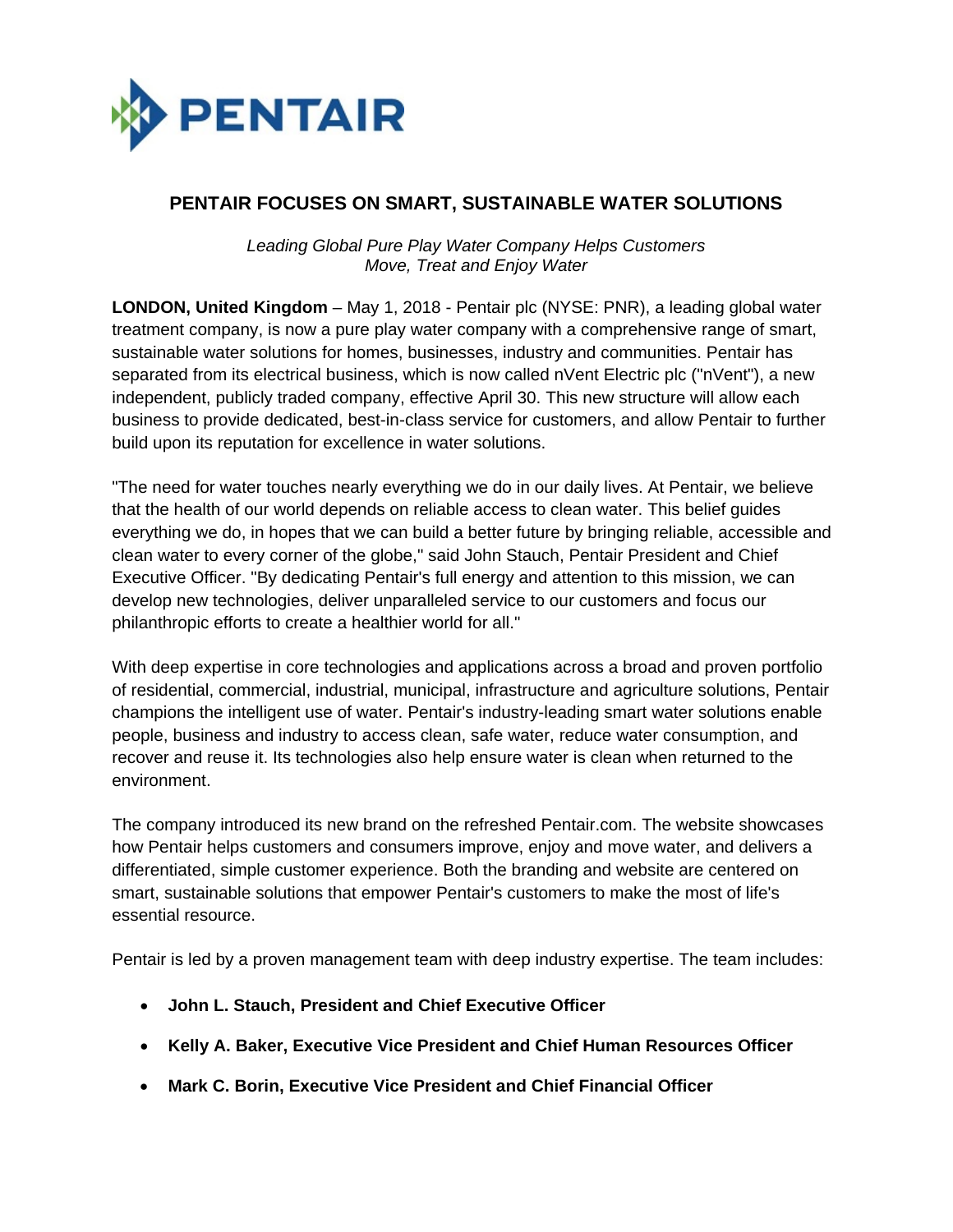- **Karl R. Frykman, Executive Vice President and Chief Operating Officer**
- **John H. Jacko, Executive Vice President and Chief Growth Officer**
- **Karla C. Robertson, Executive Vice President, General Counsel and Secretary**

## **ABOUT PENTAIR**

At Pentair, we believe the health of our world depends on reliable access to clean water. We deliver a comprehensive range of smart, sustainable water solutions to homes, business and industry around the world. Our industry leading and proven portfolio of solutions enables our customers to access clean, safe water, reduce water consumption, and recover and reuse it. Whether it's improving, moving or helping people enjoy water, we help manage the world's most precious resource.

With approximately 130 locations in 34 countries and 10,000 employees, we believe that the future of water depends on us. Our 2017 revenue was \$2.8 billion, and we trade under the ticker symbol PNR. To learn more, visit Pentair.com.

## **CAUTION CONCERNING FORWARD-LOOKING STATEMENTS**

This press release contains statements that we believe to be "forward-looking statements" within the meaning of the Private Securities Litigation Reform Act of 1995. All statements, other than statements of historical fact are forward-looking statements. Without limitation, any statements preceded or followed by or that include the words "targets," "plans," "believes," "expects," "intends," "will," "likely," "may," "anticipates," "estimates," "projects," "should," "would," "positioned," "strategy," "future" or words, phrases or terms of similar substance or the negative thereof, are forward-looking statements. These forward-looking statements are not guarantees of future performance and are subject to risks, uncertainties, assumptions and other factors, some of which are beyond our control, which could cause actual results to differ materially from those expressed or implied by such forward-looking statements. These factors include the ability to realize the anticipated benefits from the separation of nVent from Pentair (the "Separation"); adverse effects on our business operations or financial results and the market price of our shares as a result of the consummation of the Separation; the ability of our business to operate independently following the Separation; overall global economic and business conditions impacting our business; the ability to achieve the benefits of our restructuring plans; the ability to successfully identify, finance, complete and integrate acquisitions; competition and pricing pressures in the markets we serve; the strength of housing and related markets; volatility in currency exchange rates and commodity prices; inability to generate savings from excellence in operations initiatives consisting of lean enterprise, supply management and cash flow practices; increased risks associated with operating foreign businesses; failure of markets to accept new product introductions and enhancements; the impact of changes in laws and regulations, including those that limit U.S. tax benefits; the outcome of litigation and governmental proceedings; and the ability to achieve our long-term strategic operating goals. Additional information concerning these and other factors is contained in our filings with the Securities and Exchange Commission, including our Annual Report on Form 10-K for the year ended December 31, 2017. All forward-looking statements speak only as